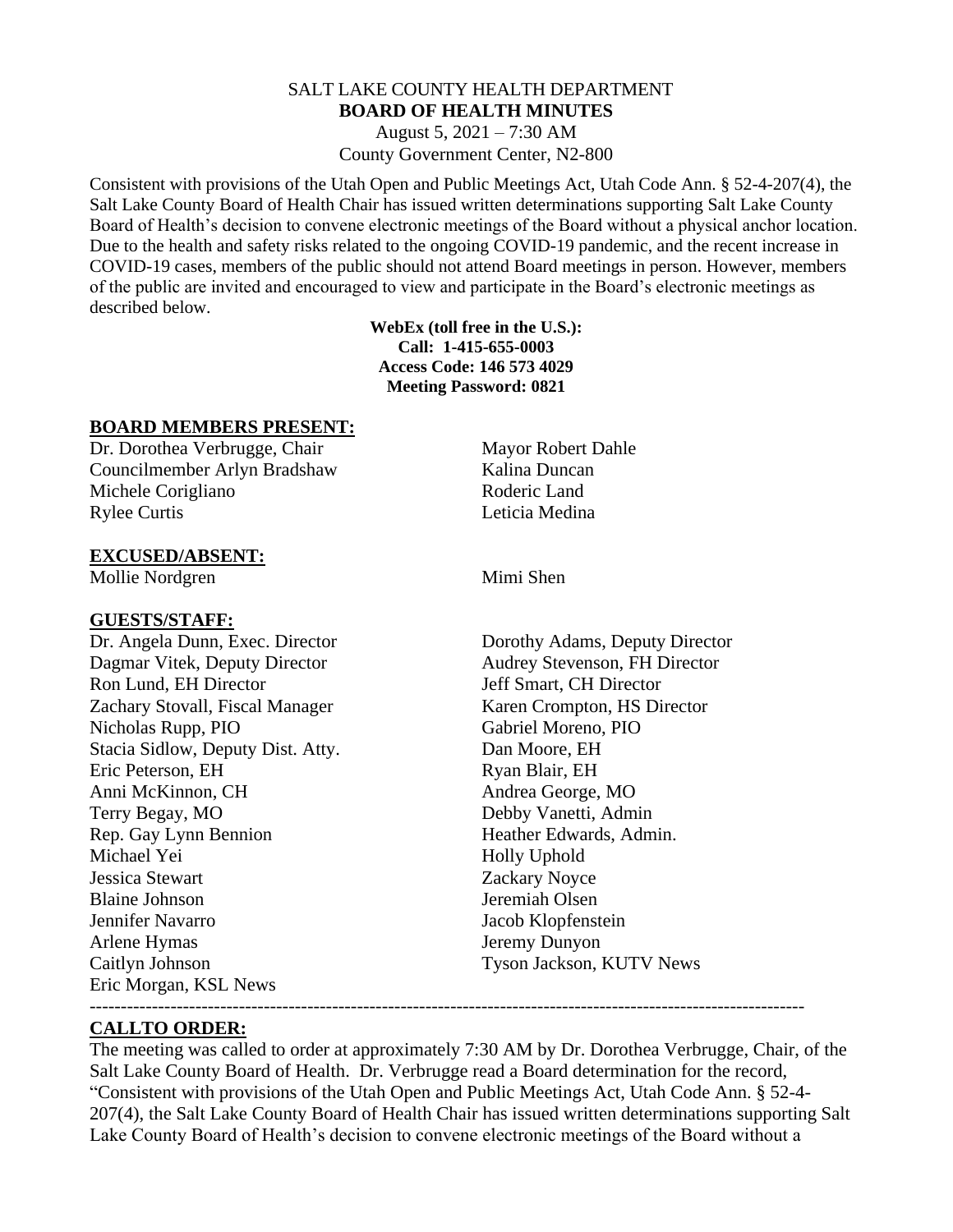Board of Health Minutes August 5, 2021 Page 2

physical anchor location. Due to the health and safety risks related to the ongoing COVID-19 pandemic, and the recent increase in COVID-19 cases, members of the public should not attend Board meetings in person. However, members of the public are invited and encouraged to view and participate in the Board's electronic meetings."

## **CITIZEN PUBLIC COMMENT:**

Dr. Verbrugge stated the Board of Health is interested in receiving public comments but does not have decision making authority in the area of mask mandates or requirements. Comments are limited to 3 minutes, unless otherwise approved by the Board Chair, and participants contacted the Board assistant to have their name added to the list for public comment. The following individuals provided comment regarding a mask mandate for schools: Holly Uphold, Jessica Stewart, Zachary Noyce, Blaine Johnson, Jeremiah Olsen, and Jennifer Navarro.

## **MINUTES:**

Dr. Dorothea Verbrugge, Chair, asked if there was a motion to approve the minutes from the June 3, 2021, Board of Health meeting. *The motion was made by Councilmember Bradshaw, seconded by Kalina Duncan, to approve the minutes from the June 3, 2021, Board of Health meeting.* The motion passed unanimously, showing that all Board members present voted "Aye."

## **CHAIR'S REPORT:**

### *Excused Board Members*

Dr. Verbrugge informed the Board that Mollie Nordgren asked to be excused from the meeting today.

#### *Environmental Quality Advisory Committee (EQAC) Chair*

Dr. Verbrugge asked if there was a motion to approve Mollie Nordgren to represent the Board as Chair of the EQAC. *The motion was made by Roderic Lane, seconded by Leticia Medina, to appoint Mollie Nordgren as the Chair of EQAC.* The motion passed unanimously, showing that all Board members present voted "Aye."

## **DIRECTOR***'***S REPORT:**

#### *Health Department Update*

Dr. Angela Dunn informed Board members that she continues to immerse herself into getting to know the entire health department programs, bureaus, and divisions, to learn the work that is being done throughout the department. She also announced that this would be the last Board meeting for Dr. Dagmar Vitek, who will retire at the end of September and thanked Dr. Vitek for her service.

#### *Grey Water Systems Email to Board of Health*

Ron Lund, Environmental Health Director, discussed a recent email the Board of Health received inquiring about recycling grey water for residential irrigation purposes. He briefly explained some of the requirements that would require Salt Lake County to opt-in to the State of Utah's program and discussed the need for homeowners, in order to recycle grey water, to have a completely separate system for grey water and other wastewater, to separate them prior to distribution of water, requiring individuals to have two separate systems. Ron will prepare information to respond to the email on behalf of the Board.

#### *Michael Yei Award Recognition*

Dorothy Adams, Deputy Director, presented a certificate of recognition to Michael Yei for his exemplary service to the residents of Salt Lake County during the COVID-19 pandemic. Mr. Yei was instrumental in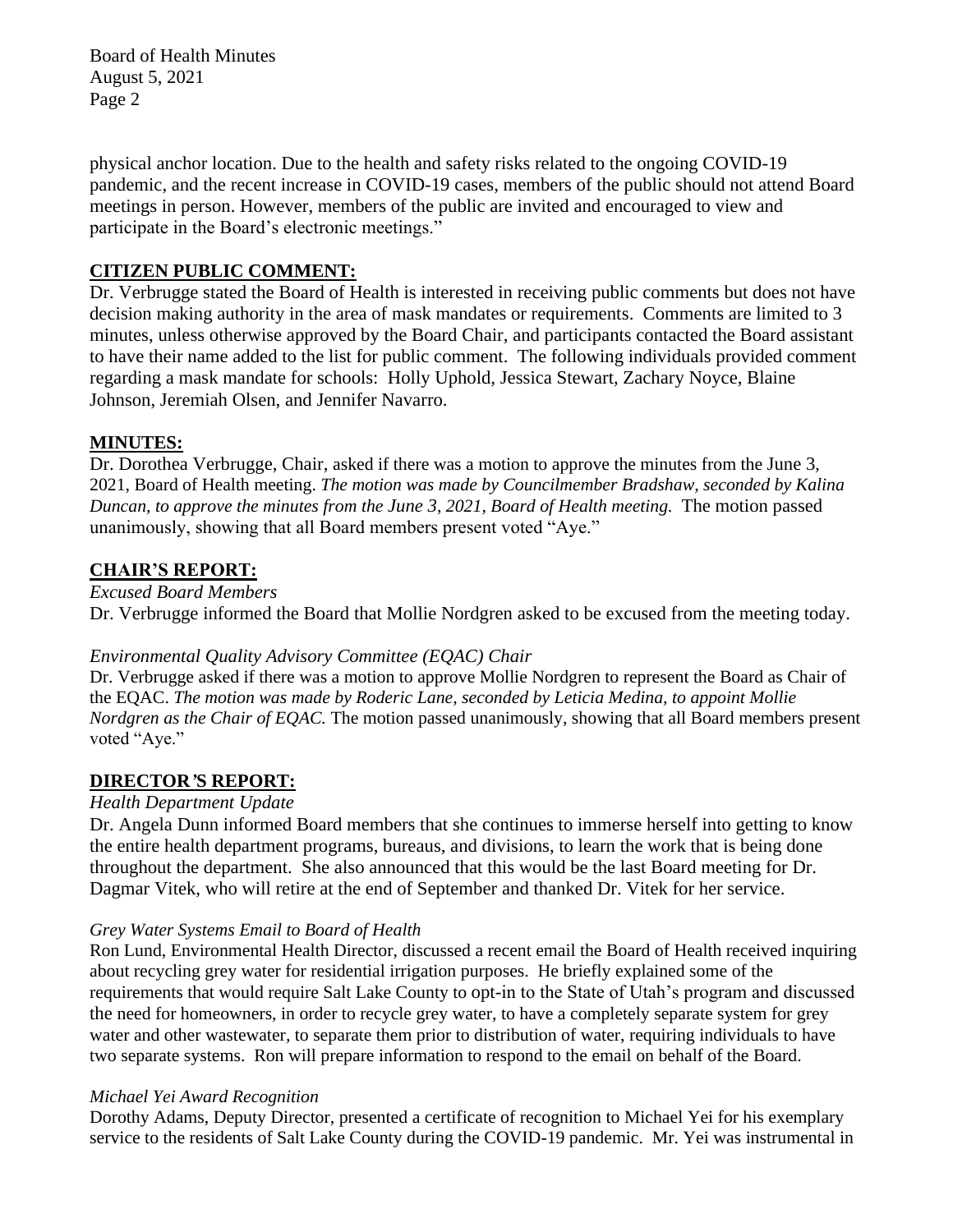Board of Health Minutes August 5, 2021 Page 3

supporting the AmeriCorps 'Purple 6' team that worked to support quarantine and isolation facilities and mass sites for testing and vaccinations, and the department is appreciative of his leadership and contribution to the health response.

## **K-12 SCHOOL PLAN:**

Dr. Angela Dunn informed Board members that she is working with the Utah Department of Health, the local health officers, members of the Utah State Legislature, and school superintendents for public, charter, and private schools, to determine the best school plan for this upcoming year. She reviewed updated guidance on<https://coronavirus.utah.gov/education/> which recommends a layered prevention strategy for K-12 schools. Dr. Dunn informed the Board that currently the CDC and the American Academy of Pediatrics recommend that K-6 schools require universal masking in schools beginning this fall, to further protect kids under 12 who are not currently eligible for vaccine. She reminded the Board that the Utah State Legislature set the provision that a local health department can issue an order of constraint, with County Executive support, but the County legislative body can overturn it immediately with a majority vote.

Dr. Verbrugge stated that the letter to Mayor Wilson and County Council, included in the meeting packet, makes a statement in support of a mask requirement for K-6 schools from the Board, as a way to protect the younger population who are not currently vaccine eligible. After brief discussion by Board members Dr. Verbrugge asked if there was a motion to approve forwarding the Board letter to Mayor Wilson and the Salt Lake County Council in support of a K-6 mask recommendation. *The motion was made by Mayor Robert Dahle, seconded by Leticia Medina, to approve forwarding the Board letter.*  The motion passed unanimously, showing that all Board members present voted "Aye."

For more detailed information, please see a hardcopy of the letter included in the Board of Health meeting folder.

## **COVID-19 UPDATE:**

Dr. Angela Dunn stated that health response team is discussing the surge and staffing up for both contact tracing and testing efforts. Audrey Stevenson, Family Health Director, informed the Board that the vaccine branch provided over 14,000 vaccine doses last week and have begun to see an increase in demand for the vaccine and are now providing the vaccine in all five of the public health centers located throughout the county. The vaccination branch continues to focus on outreach efforts with community partners and provide equity outreach efforts with community health workers assisting to educate individuals in areas with lower vaccination rates and is monitoring the discussions related to booster doses, Terry Begay, Medical Surge Program Manager, reported that hospitalization rates have seen an increase with currently 391 confirmed cases, 169 cases in the ICU, and ICU utilization increased from 80% to 83%. Andrea George, Epidemiologist, reviewed data with a Power Point presentation. Slides included:

- COVID-19 Daily Update
- 7-Day Average Daily Percent Positivity
- Hot Spots
- Number of Cases by Age Group Last 14 Days
- COVID-19 Ethnicity and Race
- Statewide Hospital and ICU Utilization